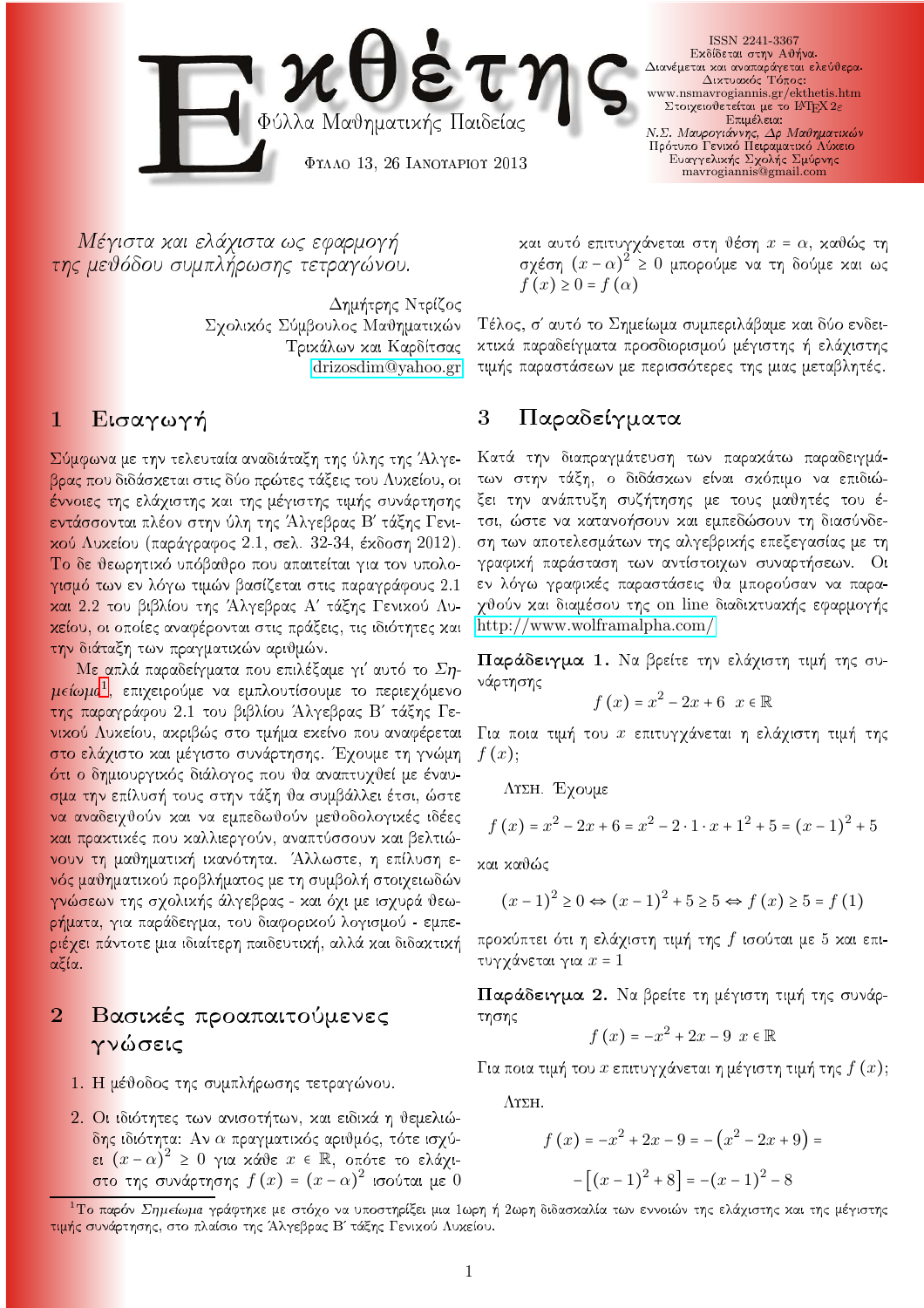και καθώς

$$
-(x-1)^{2} \le 0 \Leftrightarrow -(x-1)^{2} - 8 \le -8 \Leftrightarrow f(x) \le -8 = f(1)
$$

προχύπτει ότι η μέγιστη τιμή της  $f$  ισούται με -8 χαι επιτυγγάνεται για  $x = 1$ 

Παράδειγμα 3. Να βρείτε τη μέγιστη τιμή της συνάρτησης

$$
f\left(x\right) = \frac{1}{x^2 - 2x + 9}
$$

καθώς το  $x$  μεταβάλλεται στο σύνολο  $\mathbb R$ . Για ποια τιμή του x επιτυγχάνεται η μέγιστη τιμή της  $f(x)$ ;

ΛΥΣΗ. Προκύπτει

$$
f(x) = \frac{1}{(x-1)^2 + 8}
$$

και καθώς

$$
(x-1)^2 + 8 \ge 8 \Leftrightarrow \frac{1}{(x-1)^2 + 8} \le \frac{1}{8} \Leftrightarrow f(x) \le \frac{1}{8} = f(1)
$$

παίρνουμε ότι η μέγιστη τιμή της  $f$  ισούται με  $\frac{1}{8}$  χαι επιτυγγάνεται για  $x = 1$ 

Παράδειγμα 4. Να βρείτε τη μέγιστη τιμή της συνάρτησης

$$
f(x) = -2x^2 + 12x \quad x \in \mathbb{R}
$$

Για ποια τιμή του  $x$  επιτυγχάνεται η μέγιστη τιμή της  $f(x)$   $\Lambda$ YEH.

$$
f(x) = -2x^{2} + 12x = -2(x^{2} - 6x) =
$$

$$
-2(x^{2} - 2 \cdot 3 \cdot x + 3^{2} - 3^{2}) =
$$

$$
= -2[(x - 3)^{2} - 9] = -2(x - 3)^{2} + 18
$$

και καθώς

$$
-2(x-3)^{2} + 18 \le 18 \Leftrightarrow f(x) \le 18 = f(3)
$$

προχύπτει ότι η μέγιστη τιμή της  $f$  ισούται με 18 χαι επιτυγγάνεται για  $x = 3$ .

Παράδειγμα 5. Να βρείτε την ελάχιστη τιμή της

$$
f(x) = |x^2 + x + 4| - 5x + 6 \, x \in \mathbb{R}
$$

Για ποια τιμή του  $x$  επιτυγγάνεται η ελάγιστη τιμή της συνάρτησης  $f(x)$ ;

 $\Lambda$ ΥΣΗ. Για τη διαχρίνουσα  $\Delta$  του τριωνύμου  $x^2 + x + 4$ βρίσχουμε  $\Delta = -15 < 0$  χαι χαθώς ο συντελεστής του  $x^2$ είναι θετικός, θα ισχύει  $x^2 + x + 4 > 0$  για κάθε  $x \in \mathbb{R}$ , και επομένως

$$
|x^2 + x + 4| = x^2 + x + 4
$$

'Άρα, για κάθε  $x \in \mathbb{R}$  είναι  $f(x) = x^2 - 4x + 10$ . Είναι

$$
f(x) = x^2 - 4x + 10 = (x - 2)^2 + 6
$$

και καθώς

$$
(x-2)^{2} + 6 \ge 6 \Leftrightarrow f(x) \ge 6 = f(2)
$$

προχύπτει ότι η ελάχιστη τιμή της  $f$  ισούται με 6 και επιτυγγάνεται για  $x = 2$ 

Παράδειγμα 6. Να βρείτε την ελάχιστη τιμή της συνάρτησης

$$
f\left(x\right) = \sqrt{x^2 - 10x + 31}
$$

καθώς το  $x$  μεταβάλλεται στο σύνολο  $\mathbb{R}$ . Για ποια τιμή του x επιτυγχάνεται η ελάχιστη τιμή της  $f(x)$ ;

ΛΥΣΗ. Έγουμε

$$
f(x) = \sqrt{x^2 - 10x + 31} = \sqrt{(x - 5)^2 + 6}
$$

και καθώς

$$
(x-5)^2 + 6 \ge 6 \Leftrightarrow
$$
  

$$
\sqrt{(x-5)^2 + 6} \ge \sqrt{6} \Leftrightarrow
$$
  

$$
f(x) \ge \sqrt{6} = f(5)
$$

προχύπτει ότι η ελάχιστη τιμή της  $f$  ισούται με  $\sqrt{6}$  χαι επιτυγγάνεται για  $x = 5$ 

Παράδειγμα 7. Να βρείτε την ελάχιστη τιμή της παράστασης  $x^2$ + $y^2$ −2x−4y+2, καθώς τα x και  $y$  μεταβάλλονται στο σύνολο  $\mathbb R$  Για ποιο ζεύγος πραγματικών αριθμών  $(x,y)$ επιτυγχάνεται η ελάχιστη τιμή της παραπάνω παράστασης;

 $\Lambda$  $\Sigma$ H.

$$
x^{2}+y^{2}-2x-4y+2 = x^{2}-2 \cdot 1 \cdot x+1^{2}+y^{2}-2 \cdot 2 \cdot y+2^{2}-1-4+2 =
$$

$$
= (x-1)^{2}+(y-2)^{2}-3
$$

και καθώς

 $(x - 1)^2 \ge 0$ 

$$
(y-2)^2 \ge 0
$$

παίρνουμε

 $201$ 

$$
(x-1)^2 + (y-2)^2 - 3 \ge -3
$$

οπότε η ελάχιστη τιμή της παράστασης

$$
x^2 + y^2 - 2x - 4y + 2
$$

ισούται με −3 και επιτυγχάνεται για  $(x, y)$  =  $(1, 2)$ .

Παράδειγμα 8. Να βρείτε την ελάχιστη τιμή της παράστασης  $x^2$ + $y^2$ + $4x$ – $6y$ + $21$ , καθώς τα  $x$  και  $y$  μεταβάλλονται στο σύνολο  $\mathbb R$  Για ποιο ζεύγος πραγματικών αριθμών  $(x,y)$ επιτυγγάνεται η ελάγιστη τιμή της παραπάνω παράστασης;